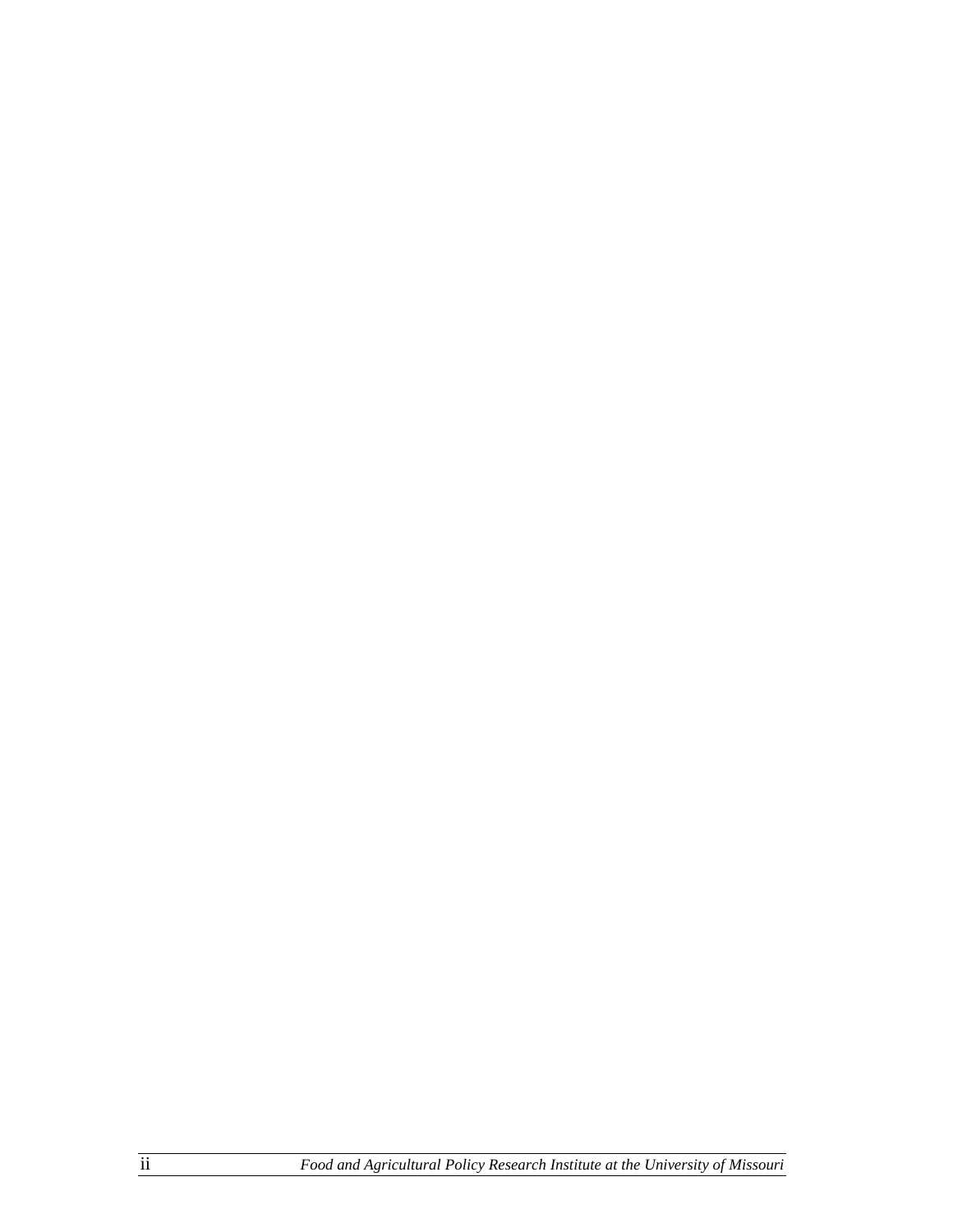## **Executive summary**

The "Draft Farm Bill Concept Paper" issued by the House Committee on Agriculture on July 12, 2001 proposes a number of changes to U.S. farm legislation. The Food and Agricultural Policy Research Institute (FAPRI) has conducted a preliminary analysis of provisions directly related to grains, oilseeds, cotton, and the Conservation Reserve Program (CRP).

The concept paper proposes a continuation of many important features of current farm law, including planting flexibility, fixed payments, and a commodity marketing loan program. One new feature is a counter-cyclical payment program tied to market prices but not tied to current production decisions. Oilseed marketing loan rates are reduced, but oilseed producers become eligible for fixed and counter-cyclical payments. Producers are given an opportunity to update the base area used to calculate direct payments.

Relative to a current-policy baseline, preliminary estimates indicate that the selected features of the proposal would

- marginally increase the area planted to grains and cotton.
- reduce the area planted to oilseeds.
- increase the total area planted to major crops by less than one percent.
- slightly increase oilseed prices.
- slightly reduce grain and cotton prices.
- increase average per-acre crop returns by \$17.
- increase Commodity Credit Corporation (CCC) net outlays by \$41.4 billion over FY 2002-2011.
- increase net farm income by an average of \$4.1 billion per year over 2003-2010, compared to an average increase in CCC outlays of \$4.8 billion over the same period.

**The analysis does not examine features or provisions of the proposal related to peanuts, sugar, dairy, wool, mohair, conservation (other than the CRP), trade programs, research, nutrition, and rural development.** Furthermore, the estimates provided here may be revised as more information becomes available, particularly on the consequences of allowing farmers to update their payment base areas.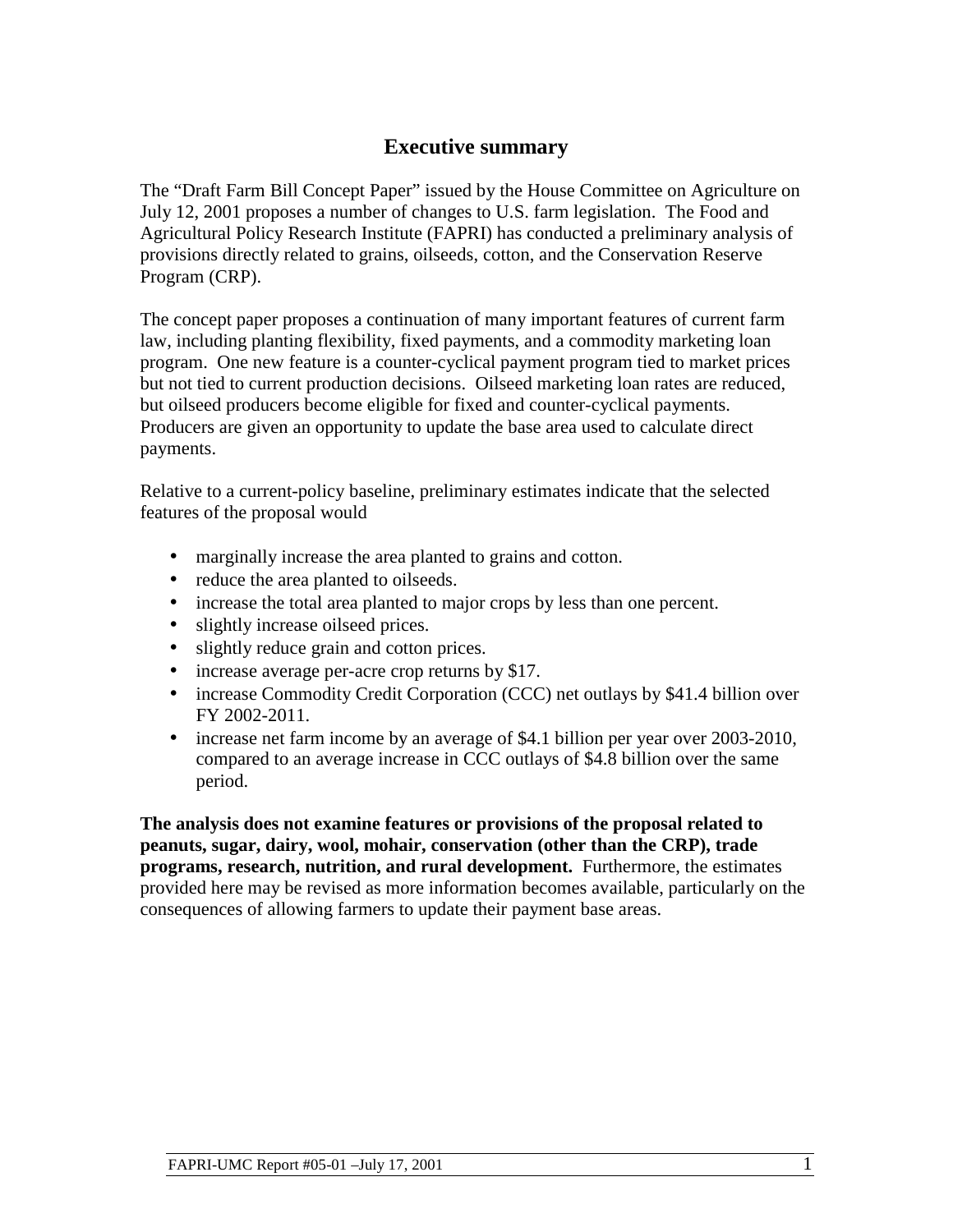### **Introduction**

The U.S. House Committee on Agriculture released a "Draft Farm Bill Concept Paper" on July 12, 2001. The Food and Agricultural Policy Research Institute (FAPRI) has conducted a preliminary analysis of the possible implications of certain proposals included in the concept paper.

At this time, we have examined the provisions included under the heading "Program Crops" in the concept paper, i.e., the provisions that address loan rates and direct payments for producers of grains, cotton, and oilseeds other than peanuts. We have also incorporated in our analysis the implications for those crops of the proposed increase in the acreage enrollment cap for the Conservation Reserve Program (CRP).

This preliminary analysis does *not* consider the impacts of other provisions in the concept paper. We do not consider the impacts of provisions related to other crops, dairy, conservation (other than the CRP), trade programs, research, nutrition, and rural development. Effects of these other provisions may prove important, but, because of time constraints, they are omitted from this preliminary analysis.

The analysis compares likely outcomes under a scenario incorporating the proposed policy changes to a baseline prepared by FAPRI in January 2001 under an assumed continuation of current policies.

## **Key Assumptions**

The concept paper proposes a number of changes that will affect government price support and direct payment programs that are incorporated in this analysis.

### *Loan rates*

For most crops, the concept paper proposes holding loan rates at 2001 levels (Table 1). Soybean loan rates are reduced from the 2001 applied rate of \$5.26 per bushel to the current statutory minimum of \$4.92 per bushel, with a corresponding reduction for minor oilseeds from 9.3 cents per pound to 8.7 cents per pound. The sorghum loan rate is increased from the 2001 applied rate of \$1.71 per bushel to \$1.89 per bushel.

### *Fixed payments*

Fixed payment rates for grains and cotton are set at 2002 levels for Agricultural Market Transition Act (AMTA) contract payments (Table 1). A fixed payment rate of \$0.34 per payment bushel is established for soybeans, with a corresponding rate for minor oilseeds.

## *Counter-cyclical payments*

Target prices for grains and cotton are established at their 1995 levels (e.g., \$4.00 per bushel for wheat), with a new target price of \$5.76 per bushel for soybeans and a rate of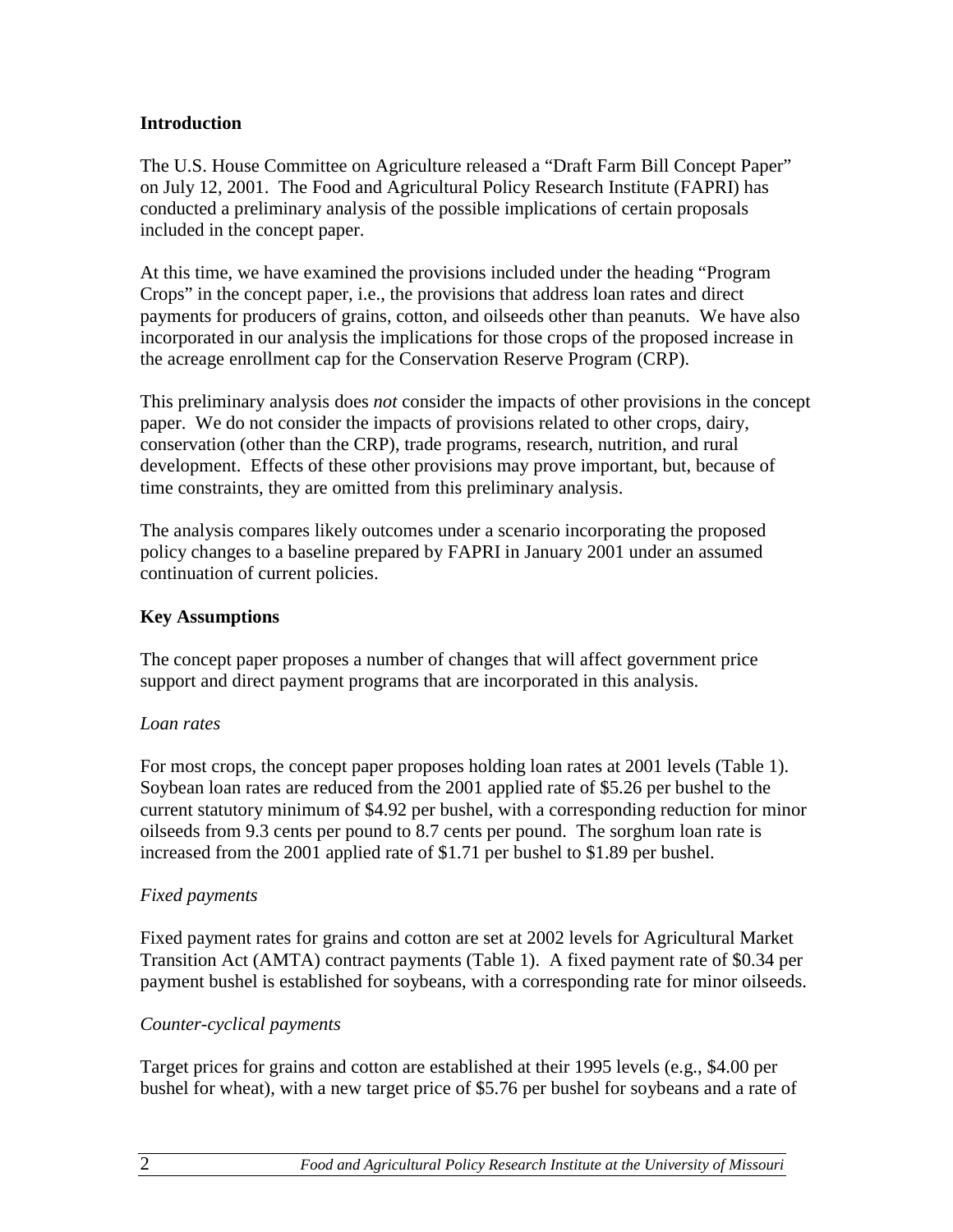10.18 cents per pound for minor oilseeds (Table 1). If the sum of the fixed payment rate and the greater of the loan rate or the average farm price is less than the target price, the counter-cyclical payment rate will equal the difference.

|                      |                 |                 | Loan Rate | Fixed Payment | <b>Target Price</b> |
|----------------------|-----------------|-----------------|-----------|---------------|---------------------|
| Crop                 | units           | 2002            | Concept   | Concept       | Concept             |
|                      |                 | <b>Baseline</b> | Paper     | Paper         | Paper               |
| Wheat                | \$/bushel       | 2.58            | 2.58      | 0.46          | 4.00                |
| Corn                 | \$/bushel       | 1.89            | 1.89      | 0.26          | 2.75                |
| Sorghum              | \$/bushel       | 1.69            | 1.89      | 0.31          | 2.61                |
| <b>Barley</b>        | \$/bushel       | 1.71            | 1.71      | 0.19          | 2.36                |
| Oats                 | \$/bushel       | 1.14            | 1.14      | 0.02          | 1.45                |
| <b>Upland</b> cotton | cents/pound     | 51.92           | 51.92     | 5.54          | 72.90               |
| Rice                 | $\sqrt{$}$ /cwt | 6.50            | 6.50      | 2.04          | 10.71               |
| Soybeans             | \$/bushel       | 5.26            | 4.92      | 0.34          | 5.76                |
| Minor oilseeds       | cents/pound     | 9.30            | 8.70      | 0.60          | 10.18               |

**Table 1. Loan Rates, Fixed Payment Rates, and Target Prices Used in the Analysis**

Source: Baseline loan rates are from FAPRI's January 2001 baseline. "Concept paper" figures are from the table on page 2 of the "Draft Farm Bill Concept Paper." Note that sorghum, barley, and oats loan rates differ slightly from those listed in the concept paper, as loan rates for these crops depend on moving averages of historical market prices.

### *Base area eligible for fixed and counter-cyclical payments*

After consultation with committee staff, we interpret the concept paper to mean that producers can choose to use their AMTA contract area for all crops on a farm or an average of 1998-2001 planted area for all crops on a farm. In other words, the decision is on a farm-by-farm basis and not a crop-by-crop basis. This implies that if producers wish to receive fixed and counter-cyclical payments for oilseeds, they must choose to use 1998-2001 plantings because there is no AMTA payment base for oilseeds. Fixed and counter-cyclical payments are made on 85 percent of the base area. **Current planting flexibility rules apply, so current plantings have no effect on fixed or countercyclical payments, provided the producer does not grow fruits or vegetables on the base area.**

To develop a precise estimate of base area under the concept paper proposal, it would be necessary to have information about current payment bases and 1998-2001 plantings on a farm-by-farm basis. Given time and data constraints, we estimated base areas by examining data on a crop reporting district (CRD) basis. In general, we assumed that producers in a given CRD would choose to update their payment base if they would get larger payments by using 1998-2001 plantings than they would by maintaining their AMTA contract area. Note in Table 2 that the oilseed base area is less than 1998-2001 average oilseed plantings as it is assumed some producers choose to maintain their historical AMTA contract area to maximize expected payments.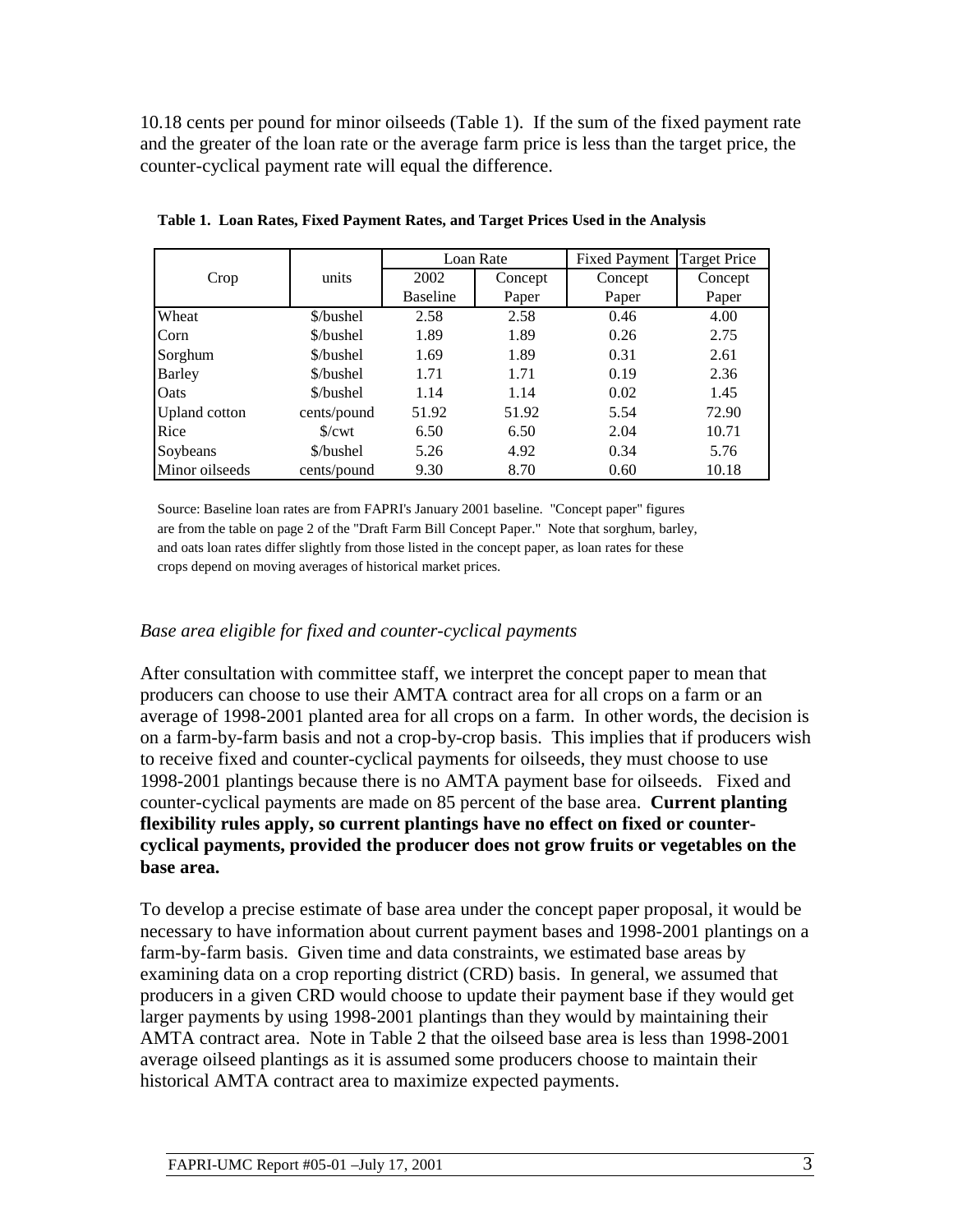The optimal decision for one producer in a CRD will often be different from the optimal decision for other producers, so the approach used in this analysis should be considered a first approximation.

|                      | 2002        | Concept       |            |
|----------------------|-------------|---------------|------------|
| Crop                 | <b>AMTA</b> | Paper         | Difference |
|                      |             | million acres |            |
| Wheat                | 78.4        | 72.1          | $-6.3$     |
| Corn                 | 81.4        | 81.1          | $-0.3$     |
| Sorghum              | 13.5        | 11.2          | $-2.3$     |
| <b>Barley</b>        | 11.1        | 9.1           | $-2.0$     |
| Oats                 | 6.7         | 4.6           | $-2.1$     |
| <b>Upland</b> cotton | 16.4        | 17.9          | 1.4        |
| Rice                 | 4.2         | 4.2           | 0.0        |
| Soybeans             | n.a.        | 60.2          | 60.2       |
| Sunflowers           | n.a.        | 1.6           | 1.6        |
|                      |             |               |            |
| Sum of above         | 211.7       | 262.0         | 50.3       |

**Table 2. Base Acreage for Fixed and Counter-cyclical Payments**

Source: 2002 AMTA contract area is from FAPRI's January 2001 baseline. "Concept paper" figures are preliminary estimates based on crop reporting district information, as described in the text.

### *Payment yields for fixed and counter-cyclical payments*

Grain and cotton payment yields are set at the same levels used to calculate AMTA payments. Oilseed payment yields are to be established by the Secretary of Agriculture at levels that would be comparable to current AMTA yields. We assume that would result in a national average soybean payment yield of 30 bushels per acre. Alternative formulas result in soybean payment yield estimates slightly smaller or slightly larger than 30 bushels per acre.

### *Conservation Reserve Program*

In addition to these commodity program provisions, the analysis incorporates the proposed increase in the area that can be enrolled in the CRP from the current limit of 36.4 million acres to 40 million acres. We assume that this will result in actual 2007 CRP area of 39.5 million acres compared to the baseline level of 36.2 million acres.

## *Other provisions*

This preliminary analysis does *not* incorporate changes in the peanut, sugar, dairy, wool, and mohair programs. Increased spending on the Environmental Quality Incentive Program and other conservation, trade, research, nutrition, and rural development programs are also excluded from this preliminary analysis.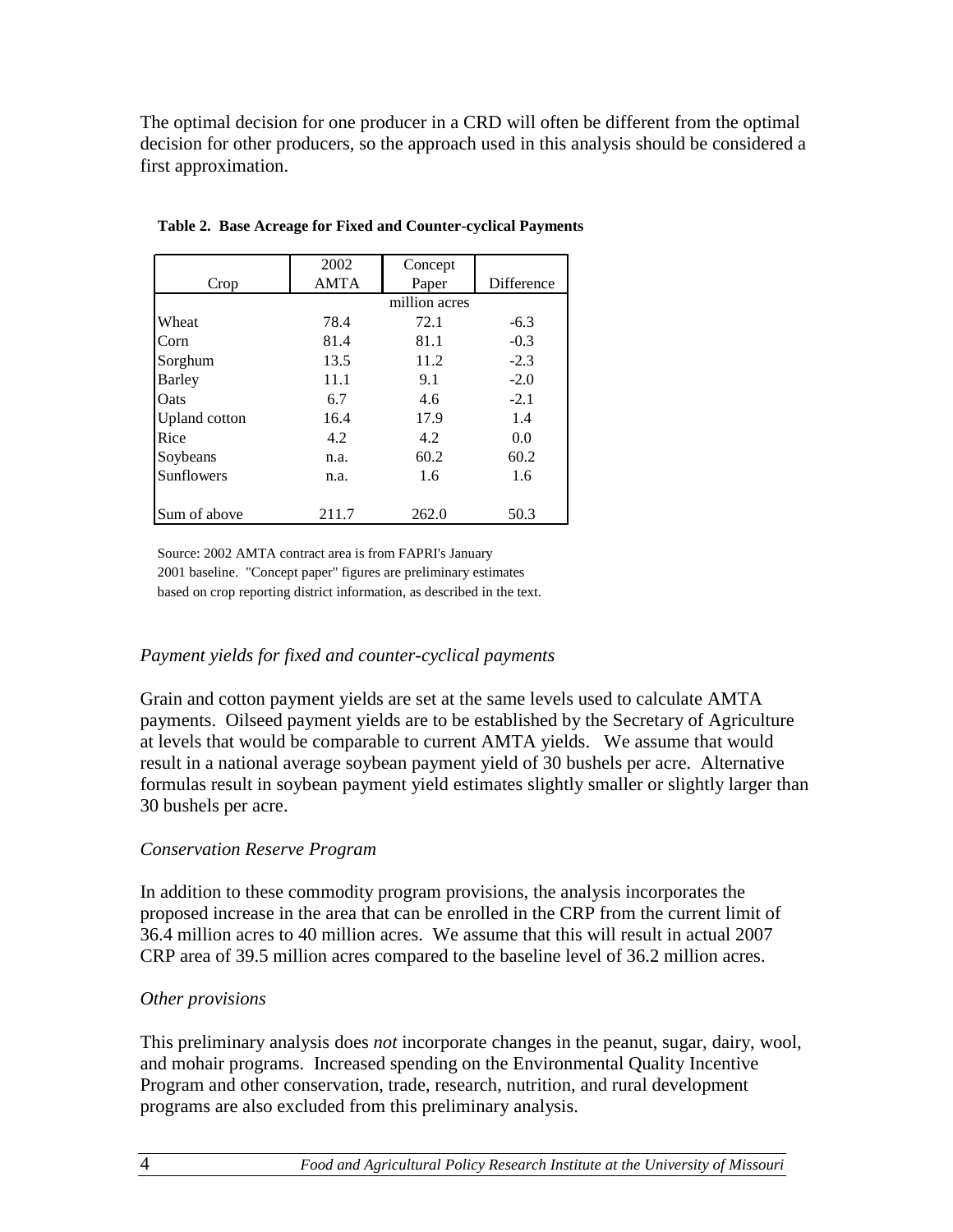## **Key Results**

Potential impacts of the provisions in the concept paper are evaluated by comparing a scenario with the proposed policy changes to a baseline that continues current policies through 2011. To capture uncertainties associated with weather and a host of other variables, we estimate the distribution of likely outcomes rather than just a single "most likely" outcome. Unless otherwise stated, results reported here are the means of those distributions.

### *Supply and use impacts*

The concept paper scenario generally has only modest impacts on commodity supply and demand. For nine major crops, total planted acreage increases relative to the baseline by approximately 1.3 million acres (0.4%) in 2002 and by less in subsequent years. Soybean acreage falls slightly, while the area planted to other crops expands. These relatively small effects can be explained by the influence of several offsetting factors.

- The additional payments relative to the baseline tend to increase crop acreage. The fact that the fixed and counter-cyclical payments do not depend on current planting decisions suggests that the acreage effect is smaller than if the same amount of payments were provided through more coupled programs.
- Allowing producers to update program bases is also likely to contribute to an increase in planted area. Even though payments under this program are not tied to current planted area, producers might anticipate that a future program may again allow them to update their payment base.
- Conversely, the reduction in oilseed loan rates tends to reduce area planted, especially the area planted to oilseeds.
- The increased size of the CRP also tends to reduce the area planted to major crops. Slippage effects and other factors mean that a one-acre increase in CRP enrollment reduces the area planted to major program crops by much less than one acre.

The modest changes in acreage drive the relatively small effects of the scenario on prices, use, and exports. Grain and cotton prices fall slightly in response to increased production, while soybean prices increase slightly in response to reduced production. Given small changes in feed prices, impacts of these crop policy reforms on the livestock sector would be minor. Detailed impacts on crop acreage and prices are given in Tables 3 and 4.

## *Crop returns*

Impacts on crop returns are given in Tables 5a thru 5d. Under the Concept paper, returns for all crops increase relative to the baseline due primarily to the additional countercyclical payments. For example, the contribution of government payments to overall wheat returns increases from an average of 10 percent to 15 percent over the period of analysis. The increase in soybean net returns averages \$7 per acre with a portion of the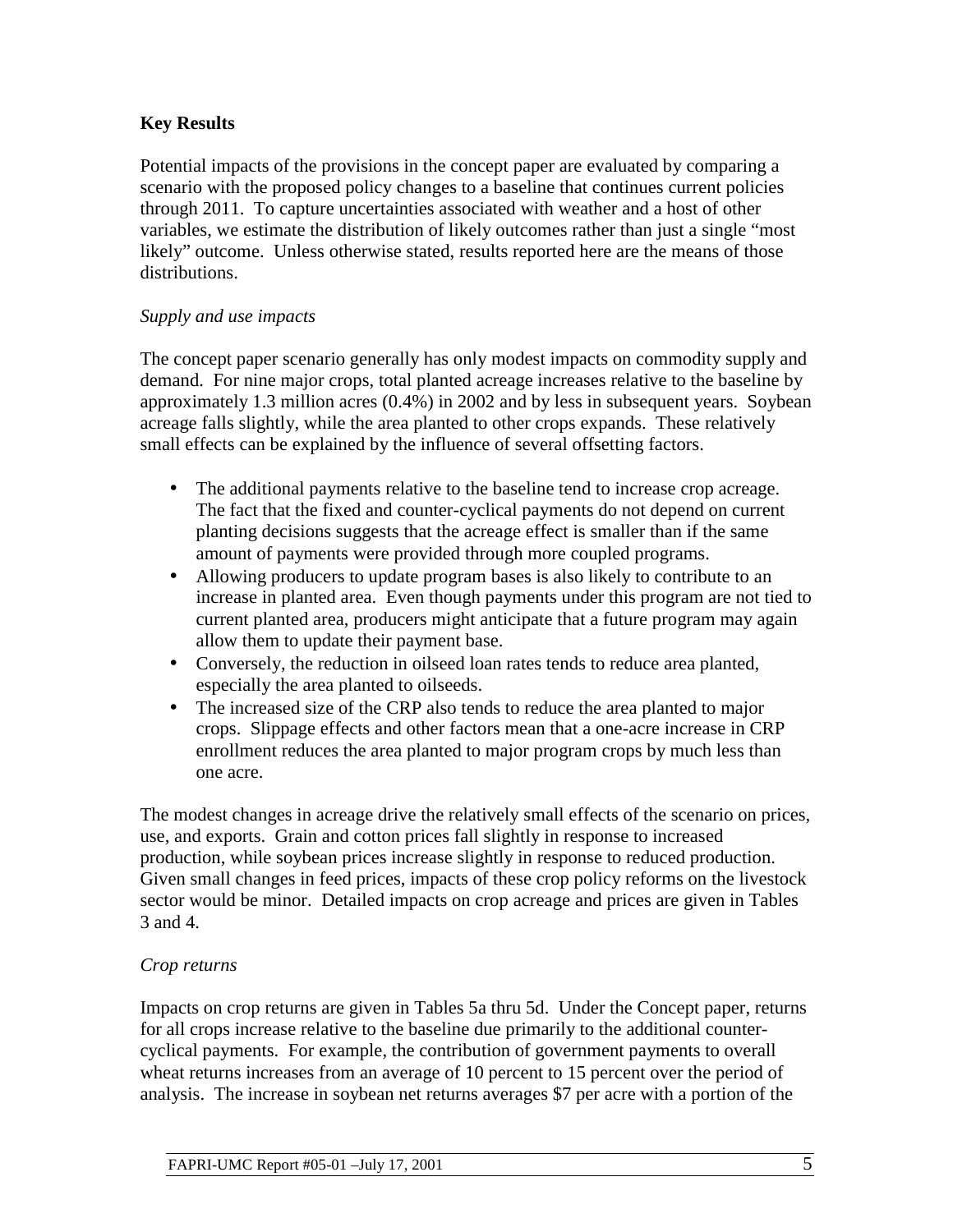additional fixed and counter-cyclical payments being offset by the lower loan rate. The increased government payments reduce the relationships between variable costs and total returns. In the case of cotton, variable expenses average 65% of total returns under the baseline. The provisions of the Concept Paper reduce the percentage to 59%. Similar declines are seen in other crops as well.

#### *Government outlay and farm income impacts*

The major program crop and CRP provisions of the concept paper increase Commodity Credit Corporation (CCC) net outlays by an estimated \$41.4 billion over the FY 2002- 2011 period. This estimate compares to the Congressional Budget Office estimate of \$50.3 billion reported in the concept paper (\$48.9 billion for program crops plus \$1.4 billion for CRP).

Net CCC outlays increase for all major crops. In the case of wheat and other crops with a smaller payment base under the scenario, outlays increase because the increased spending associated with the new counter-cyclical payment program outweighs the effect of a smaller base. In the case of soybeans, savings associated with the lower loan rate are more than offset by the new fixed and counter-cyclical payments.

Over the period from fiscal years 2003 to 2010, net CCC outlays under the concept paper scenario average \$15.8 billion per year. This represents an increase of \$4.8 billion per year relative to the baseline, which had an average spending level of \$11.0 billion. As shown in Table 6, spending increases more in the early years of the analysis as crop prices are lower. Strengthening prices in the later years lead to smaller increases in spending relative to baseline policies.

Net farm income increases by an average of \$4.1 billion above baseline levels. Thus, approximately 86 percent of the increase in government outlays shows up as an increase in net farm income. The increase in payments results in a modest increase in production costs, some of which are associated with the estimated increase in crop acreage.

#### *Variability in the sector*

Actual levels of production, prices, government outlays, and farm income in any given year may be very different from these averages. Also of interest are the distributions around many of these measures. Figure 1 shows the probability that the average net returns above variable costs for eight major crops in 2005 will fall in different intervals. The proposals outlined in the concept paper would increase average net returns and reduce the probability of low net returns. In the baseline, there is more than a 60 percent chance that average net returns will fall below \$140 per acre, but in the scenario there is only a 15 percent chance that returns will fall below that level.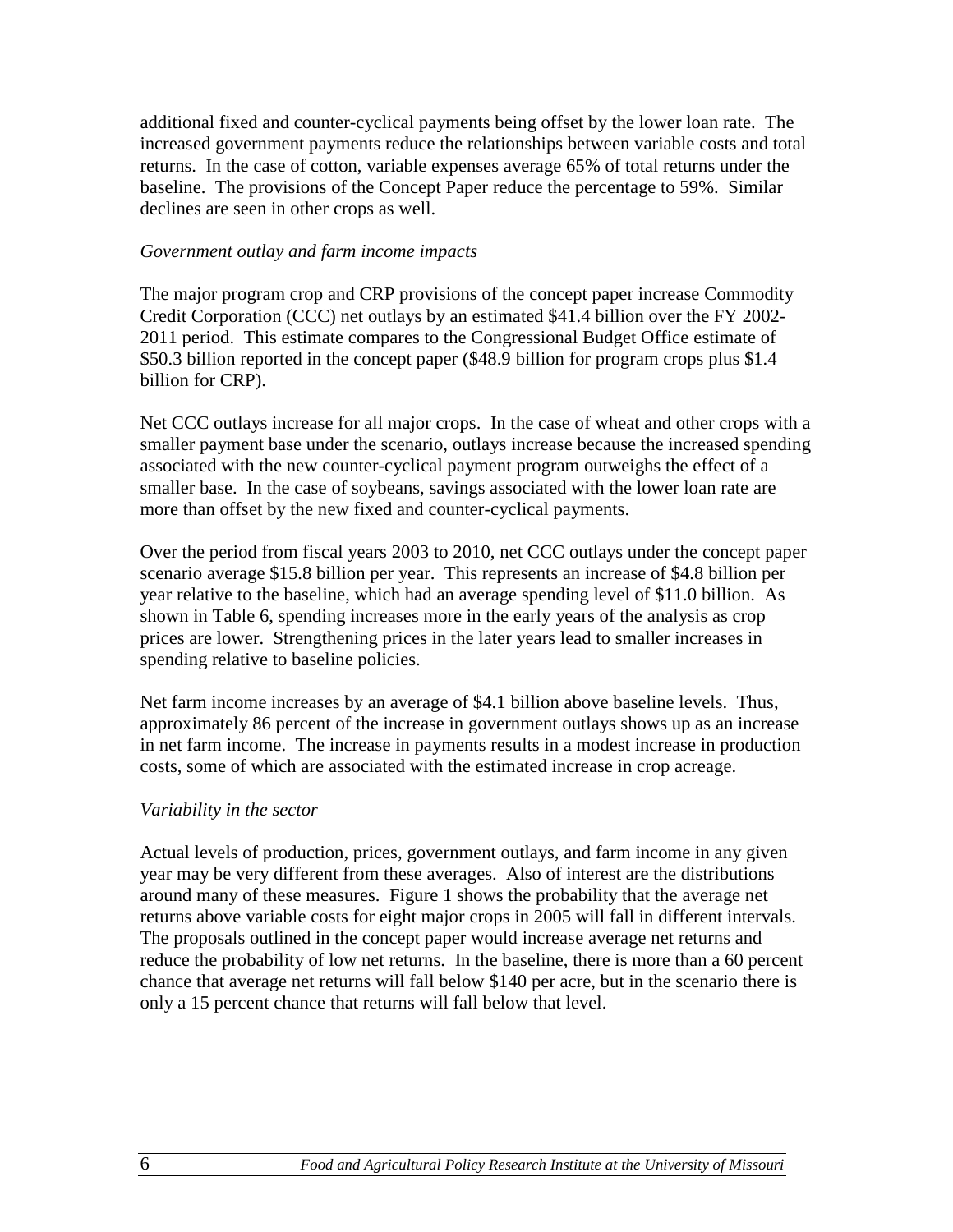

Baseline **Concept Paper** 

**Figure 1. Eight-crop net returns, dollars per acre**

### **Concluding comment**

This document reflects FAPRI's preliminary estimate of the consequences of certain features of the "Draft Farm Bill Concept Paper" prepared by the House Agriculture Committee. The estimates are subject to revision.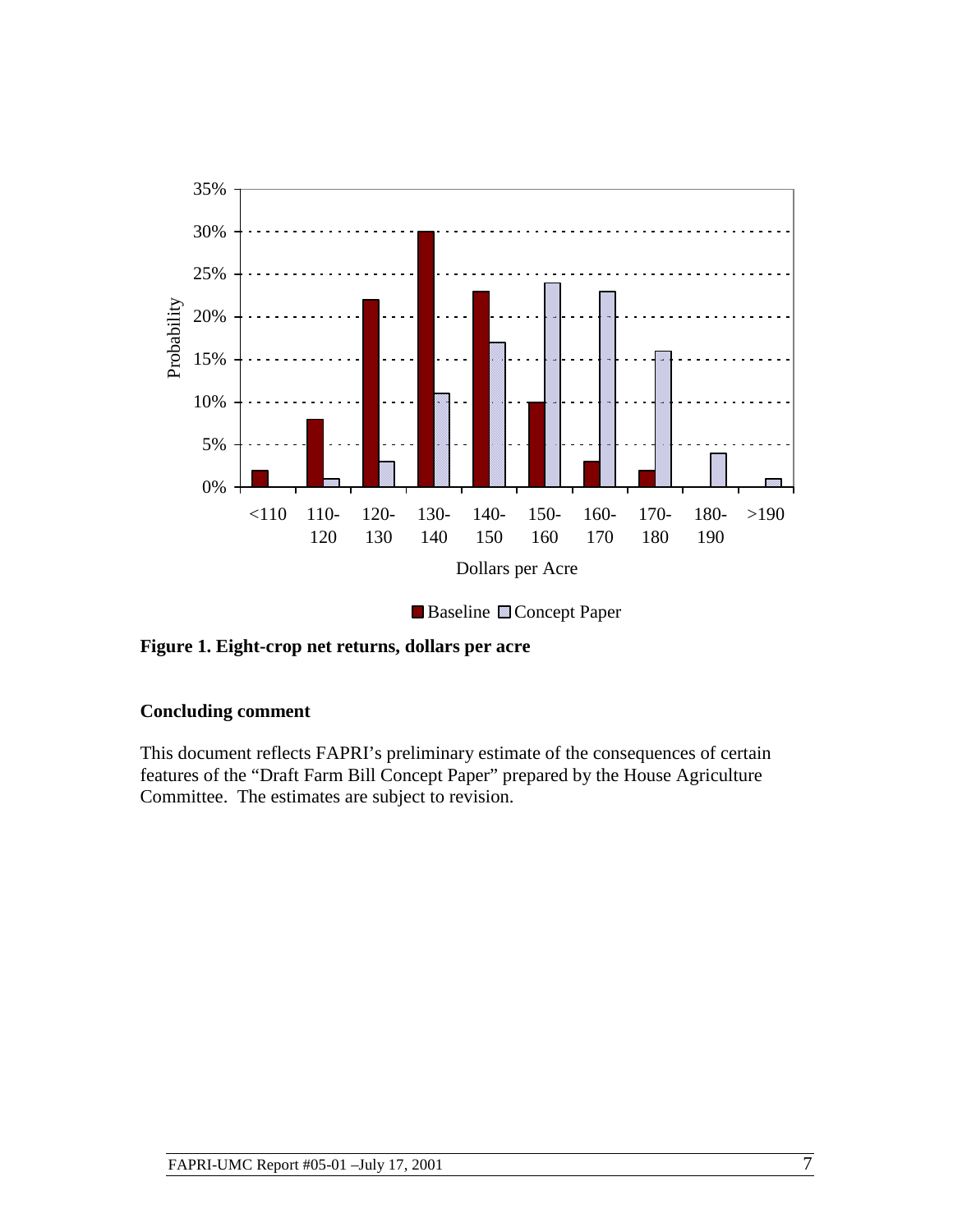| <b>Crop Year</b>         | 2003    | 2004    | 2005    | 2006    | 2007            | 2008     | 2009    | <b>2010</b> | Average |
|--------------------------|---------|---------|---------|---------|-----------------|----------|---------|-------------|---------|
| 9-Crop Total             |         |         |         |         | (Million Acres) |          |         |             |         |
| <b>Baseline Policies</b> | 256.94  | 257.38  | 257.83  | 258.19  | 258.77          | 259.21   | 259.55  | 259.97      | 258.48  |
| House Concept Paper      | 258.22  | 258.43  | 258.67  | 258.80  | 259.15          | 259.46   | 259.72  | 260.05      | 259.06  |
| Difference               | 1.28    | 1.05    | 0.83    | 0.62    | 0.38            | 0.25     | 0.18    | 0.08        | 0.58    |
| Wheat                    |         |         |         |         |                 |          |         |             |         |
| <b>Baseline Policies</b> | 62.12   | 62.55   | 62.81   | 63.04   | 63.37           | 63.76    | 63.90   | 64.17       | 63.21   |
| House Concept Paper      | 62.76   | 63.07   | 63.25   | 63.36   | 63.62           | 63.94    | 64.03   | 64.27       | 63.54   |
| Difference               | 0.64    | 0.52    | 0.44    | 0.32    | 0.25            | 0.18     | 0.14    | 0.10        | 0.32    |
| Com                      |         |         |         |         |                 |          |         |             |         |
| <b>Baseline Policies</b> | 79.96   | 79.98   | 79.97   | 80.14   | 80.51           | 80.47    | 80.47   | 80.53       | 80.25   |
| House Concept Paper      | 80.74   | 80.61   | 80.49   | 80.57   | 80.85           | 80.71    | 80.67   | 80.71       | 80.67   |
| Difference               | 0.79    | 0.63    | 0.52    | 0.43    | 0.34            | 0.24     | 0.20    | 0.18        | 0.42    |
| Sorghum                  |         |         |         |         |                 |          |         |             |         |
| <b>Baseline Policies</b> | 9.30    | 9.26    | 9.20    | 9.17    | 9.14            | 9.07     | 9.03    | 9.00        | 9.15    |
| House Concept Paper      | 9.73    | 9.62    | 9.52    | 9.44    | 9.34            | 9.24     | 9.17    | 9.10        | 9.40    |
| Difference               | 0.43    | 0.37    | 0.32    | 0.28    | 0.20            | 0.16     | 0.14    | 0.10        | 0.25    |
| <b>Barley</b>            |         |         |         |         |                 |          |         |             |         |
| <b>Baseline Policies</b> | 5.84    | 5.84    | 5.78    | 5.72    | 5.70            | 5.65     | 5.63    | 5.61        | 5.72    |
| House Concept Paper      | 5.93    | 5.92    | 5.85    | 5.78    | 5.74            | 5.68     | 5.65    | 5.63        | 5.77    |
| <b>Difference</b>        | 0.09    | 0.08    | 0.06    | 0.05    | 0.04            | 0.03     | 0.02    | 0.02        | 0.05    |
| Oats                     |         |         |         |         |                 |          |         |             |         |
| <b>Baseline Policies</b> | 4.07    | 4.07    | 4.06    | 4.01    | 3.96            | 3.91     | 3.84    | 3.79        | 3.96    |
| House Concept Paper      | 4.14    | 4.14    | 4.11    | 4.05    | 4.00            | 3.94     | 3.87    | 3.81        | 4.01    |
| Difference               | 0.07    | 0.07    | 0.06    | 0.05    | 0.04            | 0.03     | 0.02    | 0.02        | 0.04    |
| Soybeans                 |         |         |         |         |                 |          |         |             |         |
| <b>Baseline Policies</b> | 74.20   | 74.28   | 74.62   | 74.76   | 74.80           | 75.06    | 75.45   | 75.70       | 74.86   |
| House Concept Paper      | 73.30   | 73.52   | 73.93   | 74.15   | 74.22           | 74.60    | 75.05   | 75.32       | 74.26   |
| Difference               | $-0.89$ | $-0.76$ | $-0.69$ | $-0.61$ | $-0.58$         | $-0.46$  | $-0.40$ | $-0.38$     | $-0.60$ |
| Sunflowers               |         |         |         |         |                 |          |         |             |         |
| <b>Baseline Policies</b> | 2.73    | 2.72    | 2.74    | 2.75    | 2.75            | 2.77     | 2.78    | 2.78        | 2.75    |
| House Concept Paper      | 2.68    | 2.69    | 2.71    | 2.72    | 2.73            | 2.75     | 2.76    | 2.77        | 2.73    |
| Difference               | $-0.04$ | $-0.03$ | $-0.03$ | $-0.03$ | $-0.02$         | $-0.02$  | $-0.02$ | $-0.02$     | $-0.03$ |
| <b>Upland Cotton</b>     |         |         |         |         |                 |          |         |             |         |
| <b>Baseline Policies</b> | 15.35   | 15.29   | 15.26   | 15.23   | 15.17           | 15.17    | 15.12   | 15.07       | 15.21   |
| House Concept Paper      | 15.52   | 15.44   | 15.40   | 15.34   | 15.26           | 15.24    | 15.18   | 15.12       | 15.31   |
| Difference               | 0.17    | 0.15    | 0.13    | 0.11    | 0.09            | 0.07     | 0.06    | 0.05        | 0.11    |
| Rice                     |         |         |         |         |                 |          |         |             |         |
| <b>Baseline Policies</b> | 3.39    | 3.39    | 3.39    | 3.38    | 3.37            | 3.35     | 3.33    | 3.31        | 3.36    |
| House Concept Paper      | 3.41    | 3.41    | 3.41    | 3.39    | 3.38            | 3.36     | 3.34    | 3.32        | 3.38    |
| Difference               | 0.02    | 0.02    | 0.02    | 0.02    | $0.02\,$        | $0.01\,$ | 0.01    | $0.01\,$    | 0.02    |

# Table 3. Impacts of the Draft Farm Bill Concept Paper on Planted Acreage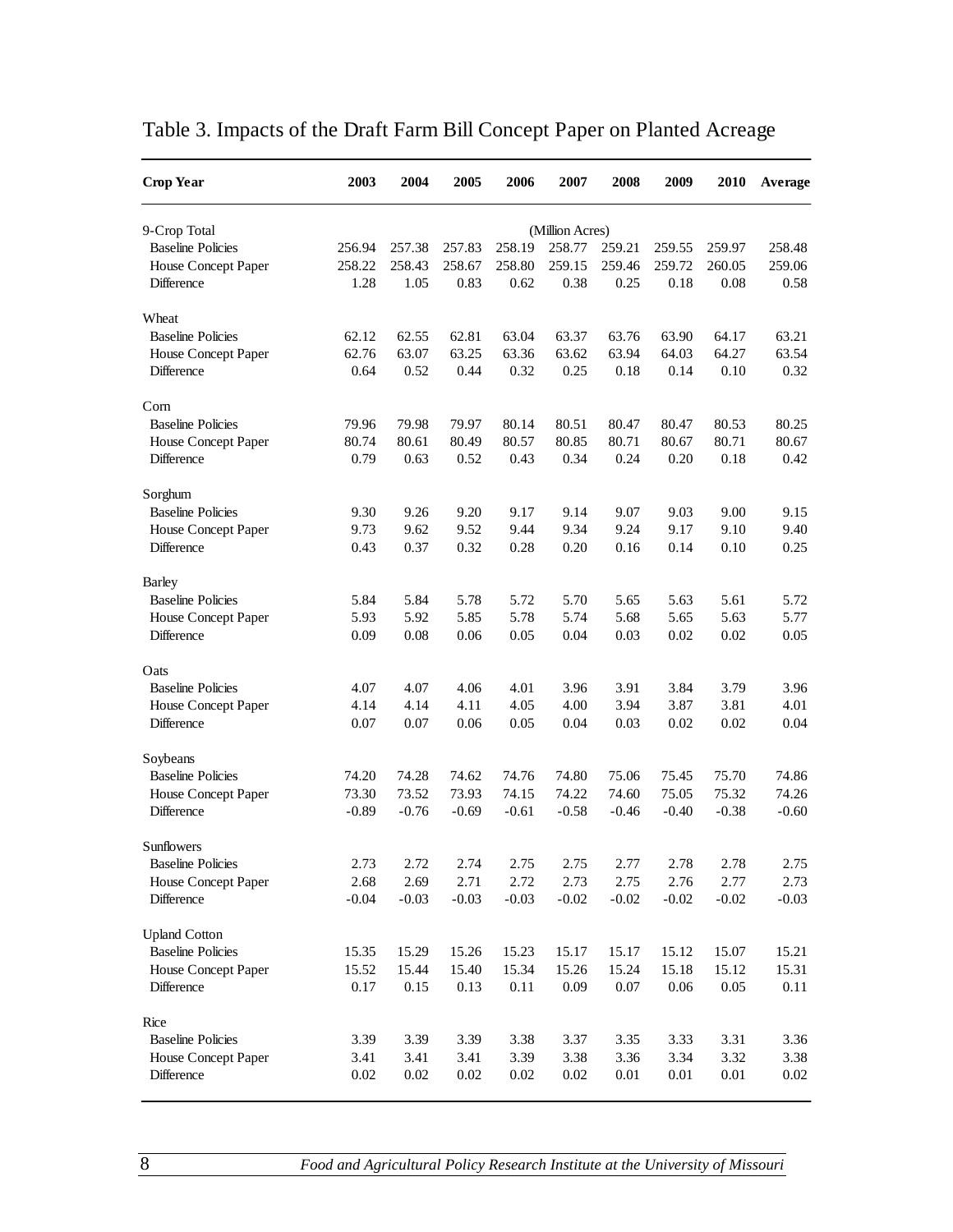| <b>Crop Year</b>         | 2003                        | 2004     | 2005     | 2006     | 2007                        | 2008     | 2009     | 2010     | Average  |  |
|--------------------------|-----------------------------|----------|----------|----------|-----------------------------|----------|----------|----------|----------|--|
| Wheat                    |                             |          |          |          | (Dollars per Bushel)        |          |          |          |          |  |
| <b>Baseline Policies</b> | 3.02                        | 3.09     | 3.16     | 3.25     | 3.34                        | 3.40     | 3.47     | 3.57     | 3.29     |  |
| House Concept Paper      | 2.99                        | 3.06     | 3.14     | 3.23     | 3.33                        | 3.39     | 3.46     | 3.56     | 3.27     |  |
| Difference               | $-0.03$                     | $-0.03$  | $-0.03$  | $-0.02$  | $-0.02$                     | $-0.01$  | $-0.01$  | $-0.01$  | $-0.02$  |  |
| Corn                     |                             |          |          |          |                             |          |          |          |          |  |
| <b>Baseline Policies</b> | 2.11                        | 2.15     | 2.22     | 2.29     | 2.36                        | 2.42     | 2.49     | 2.56     | 2.32     |  |
| House Concept Paper      | 2.06                        | 2.10     | 2.18     | 2.26     | 2.33                        | 2.41     | 2.47     | 2.55     | 2.30     |  |
| Difference               | $-0.04$                     | $-0.04$  | $-0.04$  | $-0.03$  | $-0.02$                     | $-0.02$  | $-0.01$  | $-0.01$  | $-0.03$  |  |
| Sorghum                  |                             |          |          |          |                             |          |          |          |          |  |
| <b>Baseline Policies</b> | 1.89                        | 1.93     | 2.01     | 2.08     | 2.13                        | 2.19     | 2.25     | 2.32     | 2.10     |  |
| House Concept Paper      | 1.83                        | 1.87     | 1.96     | 2.04     | 2.10                        | 2.16     | 2.23     | 2.31     | 2.06     |  |
| Difference               | $-0.06$                     | $-0.06$  | $-0.05$  | $-0.04$  | $-0.03$                     | $-0.02$  | $-0.02$  | $-0.02$  | $-0.04$  |  |
| <b>Barley</b>            |                             |          |          |          |                             |          |          |          |          |  |
| <b>Baseline Policies</b> | 2.27                        | 2.29     | 2.33     | 2.39     | 2.44                        | 2.48     | 2.54     | 2.60     | 2.42     |  |
| House Concept Paper      | 2.22                        | 2.24     | 2.29     | 2.35     | 2.41                        | 2.47     | 2.52     | 2.59     | 2.39     |  |
| Difference               | $-0.05$                     | $-0.05$  | $-0.04$  | $-0.03$  | $-0.03$                     | $-0.02$  | $-0.01$  | $-0.01$  | $-0.03$  |  |
| Oats                     |                             |          |          |          |                             |          |          |          |          |  |
| <b>Baseline Policies</b> | 1.24                        | 1.26     | 1.29     | 1.33     | 1.36                        | 1.39     | 1.42     | 1.46     | 1.35     |  |
| House Concept Paper      | 1.20                        | 1.22     | 1.26     | 1.30     | 1.33                        | 1.37     | 1.41     | 1.44     | 1.32     |  |
| Difference               | $-0.04$                     | $-0.04$  | $-0.04$  | $-0.03$  | $-0.03$                     | $-0.02$  | $-0.02$  | $-0.01$  | $-0.03$  |  |
| Soybeans                 |                             |          |          |          |                             |          |          |          |          |  |
| <b>Baseline Policies</b> | 4.76                        | 4.95     | 5.07     | 5.19     | 5.36                        | 5.50     | 5.63     | 5.72     | 5.27     |  |
| House Concept Paper      | 4.82                        | 5.00     | 5.12     | 5.23     | 5.40                        | 5.53     | 5.66     | 5.75     | 5.31     |  |
| Difference               | 0.06                        | 0.05     | 0.04     | 0.04     | 0.04                        | 0.03     | 0.03     | 0.03     | 0.04     |  |
| Sunflowers               |                             |          |          |          | (Dollars per Hundredweight) |          |          |          |          |  |
| <b>Baseline Policies</b> | 8.66                        | 8.97     | 9.21     | 9.45     | 9.78                        | 10.07    | 10.33    | 10.59    | 9.63     |  |
| House Concept Paper      | 8.79                        | 9.09     | 9.31     | 9.53     | 9.86                        | 10.14    | 10.39    | 10.64    | 9.72     |  |
| Difference               | 0.13                        | 0.12     | 0.09     | 0.08     | 0.08                        | 0.07     | 0.06     | 0.06     | 0.09     |  |
| <b>Upland Cotton</b>     |                             |          |          |          | (Dollars per Pound)         |          |          |          |          |  |
| <b>Baseline Policies</b> | 0.551                       | 0.556    | 0.562    | 0.569    | 0.580                       | 0.587    | 0.596    | 0.605    | 0.576    |  |
| House Concept Paper      | 0.546                       | 0.552    | 0.558    | 0.566    | 0.577                       | 0.584    | 0.594    | 0.603    | 0.572    |  |
| Difference               | $-0.005$                    | $-0.005$ | $-0.004$ | $-0.004$ | $-0.003$                    | $-0.002$ | $-0.002$ | $-0.002$ | $-0.003$ |  |
| Rice                     | (Dollars per Hundredweight) |          |          |          |                             |          |          |          |          |  |
| <b>Baseline Policies</b> | 7.00                        | 7.07     | 7.28     | 7.43     | 7.70                        | 7.79     | 7.99     | 8.20     | 7.56     |  |
| House Concept Paper      | 6.91                        | 6.98     | 7.20     | 7.36     | 7.64                        | 7.74     | 7.95     | 8.16     | 7.49     |  |
| Difference               | $-0.09$                     | $-0.08$  | $-0.08$  | $-0.07$  | $-0.06$                     | $-0.05$  | $-0.04$  | $-0.04$  | $-0.06$  |  |

# Table 4. Impacts of the Draft Farm Bill Concept Paper on Crop Prices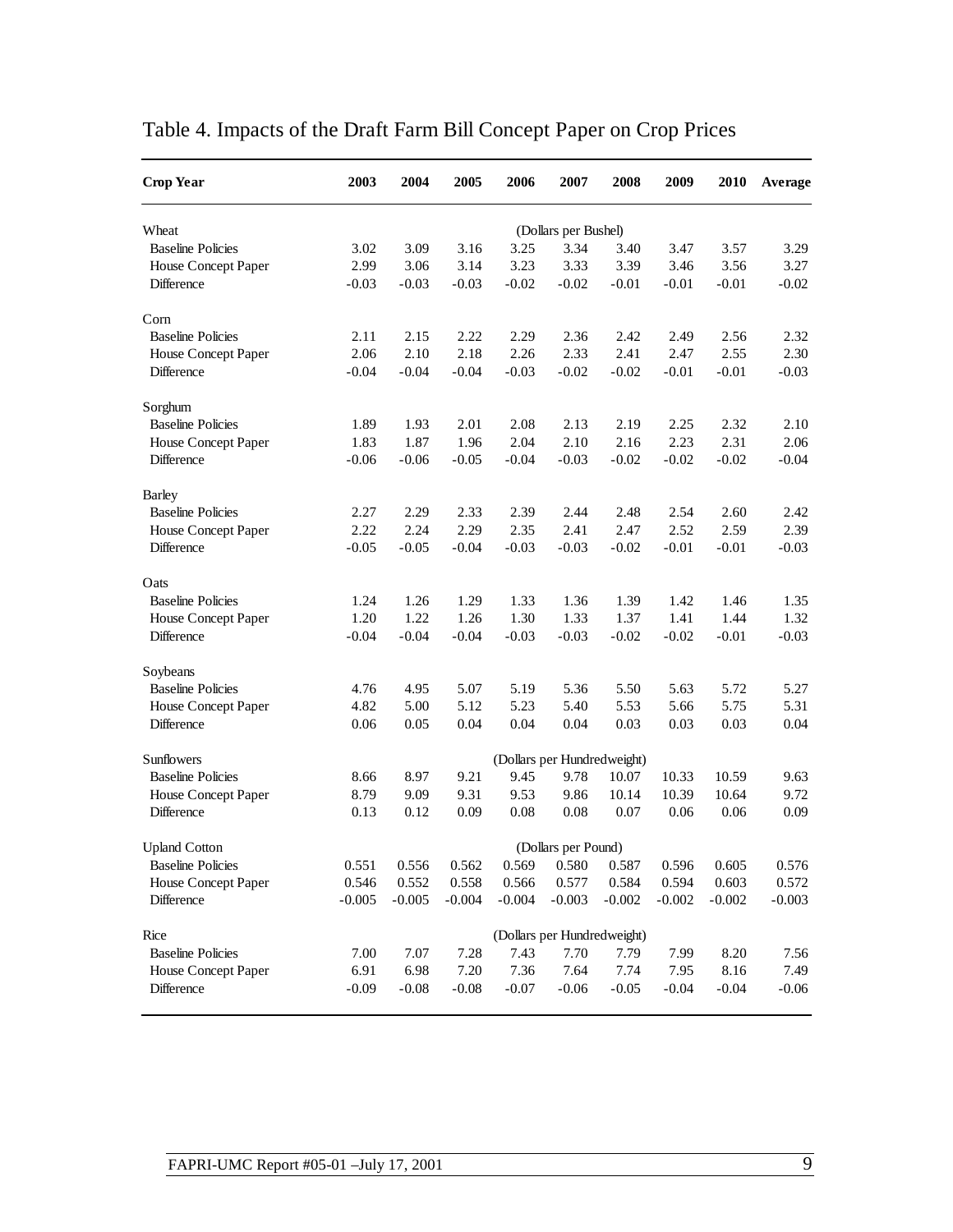| <b>Crop Year</b>                    | 2003           | 2004      | 2005           | 2006         | 2007                      | 2008         | 2009             | <b>2010</b>      | Average        |
|-------------------------------------|----------------|-----------|----------------|--------------|---------------------------|--------------|------------------|------------------|----------------|
| Wheat                               |                |           |                |              |                           |              |                  |                  |                |
| Gross Returns, Baseline             | 143            | 146       | 149            | 154          | (Dollars per Acre)<br>158 | 162          | 166              | 171              | 156            |
| Market                              | 126            | 130       | 134            | 139          | 144                       | 148          | 152              | 157              | 141            |
| LDP/MLG                             | $\overline{4}$ | 3         | $\overline{2}$ | $\mathbf{1}$ | $\mathbf{1}$              | $\mathbf{1}$ | $\boldsymbol{0}$ | $\boldsymbol{0}$ | -1             |
| <b>Fixed Payments</b>               | 13             | 13        | 13             | 13           | 13                        | 13           | 13               | 13               | 13             |
| Gov't Payments/Gross                | 12%            | 11%       | 10%            | 10%          | 9%                        | 9%           | 8%               | 8%               | 10%            |
| Gross Returns, Concept Paper        | 158            | 159       | 161            | 163          | 165                       | 168          | 171              | 175              | 165            |
| Market                              | 124            | 128       | 133            | 138          | 143                       | 147          | 152              | 157              | 140            |
| LDP/MLG                             | 4              | 3         | $\overline{2}$ | 1            | $\mathbf{1}$              | 1            | 0                | $\boldsymbol{0}$ | $\overline{2}$ |
| <b>Fixed Payments</b>               | 13             | 13        | 13             | 13           | 13                        | 13           | 13               | 13               | 13             |
| <b>CCPs</b>                         | 16             | 14        | 12             | 10           | 8                         | 7            | 5                | $\overline{4}$   | 10             |
| Gov't Payments/Gross                | 21%            | 19%       | 17%            | 15%          | 13%                       | 12%          | 11%              | 10%              | 15%            |
| Variable Costs                      | 65             | 65        | 66             | 67           | 68                        | 70           | 71               | 73               | 68             |
| Net Returns, Baseline               | 78             | 80        | 83             | 86           | 90                        | 92           | 94               | 98               | 88             |
| Net Returns, Concept Paper          | 93             | 94        | 95             | 96           | 97                        | 98           | 99               | 102              | 97             |
| <b>Difference</b>                   | 15             | 13        | 11             | 9            | 7                         | 6            | 5                | $\overline{4}$   | 9              |
| Variable Costs/Gross Returns        |                |           |                |              |                           |              |                  |                  |                |
| <b>Baseline</b>                     | 45%            | 45%       | 44%            | 44%          | 43%                       | 43%          | 43%              | 43%              | 44%            |
| Concept Paper                       | 41%            | 41%       | 41%            | 41%          | 41%                       | 42%          | 42%              | 42%              | 41%            |
| Com                                 |                |           |                |              | (Dollars per Acre)        |              |                  |                  |                |
| Gross Returns, Baseline             | 334            | 340       | 350            | 362          | 372                       | 385          | 398              | 414              | 369            |
| Market                              | 291            | 301       | 314            | 329          | 343                       | 357          | 371              | 387              | 337            |
| LDP/MLG                             | 20             | 16        | 13             | 10           | 6                         | 5            | 4                | 4                | 10             |
| <b>Fixed Payments</b>               | 23             | 23        | 23             | 23           | 23                        | 23           | 23               | 23               | 23             |
| Gov't Payments/Gross                | 13%            | 12%       | 10%            | 9%           | 8%                        | 7%           | 7%               | 6%               | 9%             |
| Gross Returns, Concept Paper        | 366            | 370       | 377            | 384          | 391                       | 401          | 411              | 425              | 391            |
| Market                              | 285            | 295       | 309            | 325          | 340                       | 355          | 369              | 385              | 333            |
| LDP/MLG                             | 24             | 20        | 16             | 12           | 7                         | 6            | 4                | $\overline{4}$   | 12             |
| <b>Fixed Payments</b>               | 23             | 23        | 23             | 23           | 23                        | 23           | 23               | 23               | 23             |
| <b>CCPs</b><br>Gov't Payments/Gross | 34<br>22%      | 33<br>20% | 29<br>18%      | 24<br>15%    | 21<br>13%                 | 18<br>12%    | 15<br>10%        | 13<br>9%         | 23<br>15%      |
| Variable Costs                      | 176            | 177       | 180            | 183          | 187                       | 191          | 195              | 200              | 186            |
| Net Returns, Baseline               | 158            | 163       | 171            | 179          | 185                       | 194          | 202              | 213              | 183            |
| Net Returns, Concept Paper          | 190            | 193       | 198            | 201          | 204                       | 211          | 216              | 225              | 205            |
| Difference                          | 32             | 30        | 27             | $22\,$       | 19                        | 16           | 14               | 11               | 21             |
| Variable Costs/Gross Returns        |                |           |                |              |                           |              |                  |                  |                |
| <b>Baseline</b>                     | 53%            | 52%       | 51%            | 50%          | 50%                       | 50%          | 49%              | 48%              | 50%            |
| Concept Paper                       | 48%            | 48%       | 48%            | 48%          | 48%                       | 47%          | 47%              | 47%              | 48%            |

# Table 5a. Impacts of the Draft Farm Bill Concept Paper on Crop Returns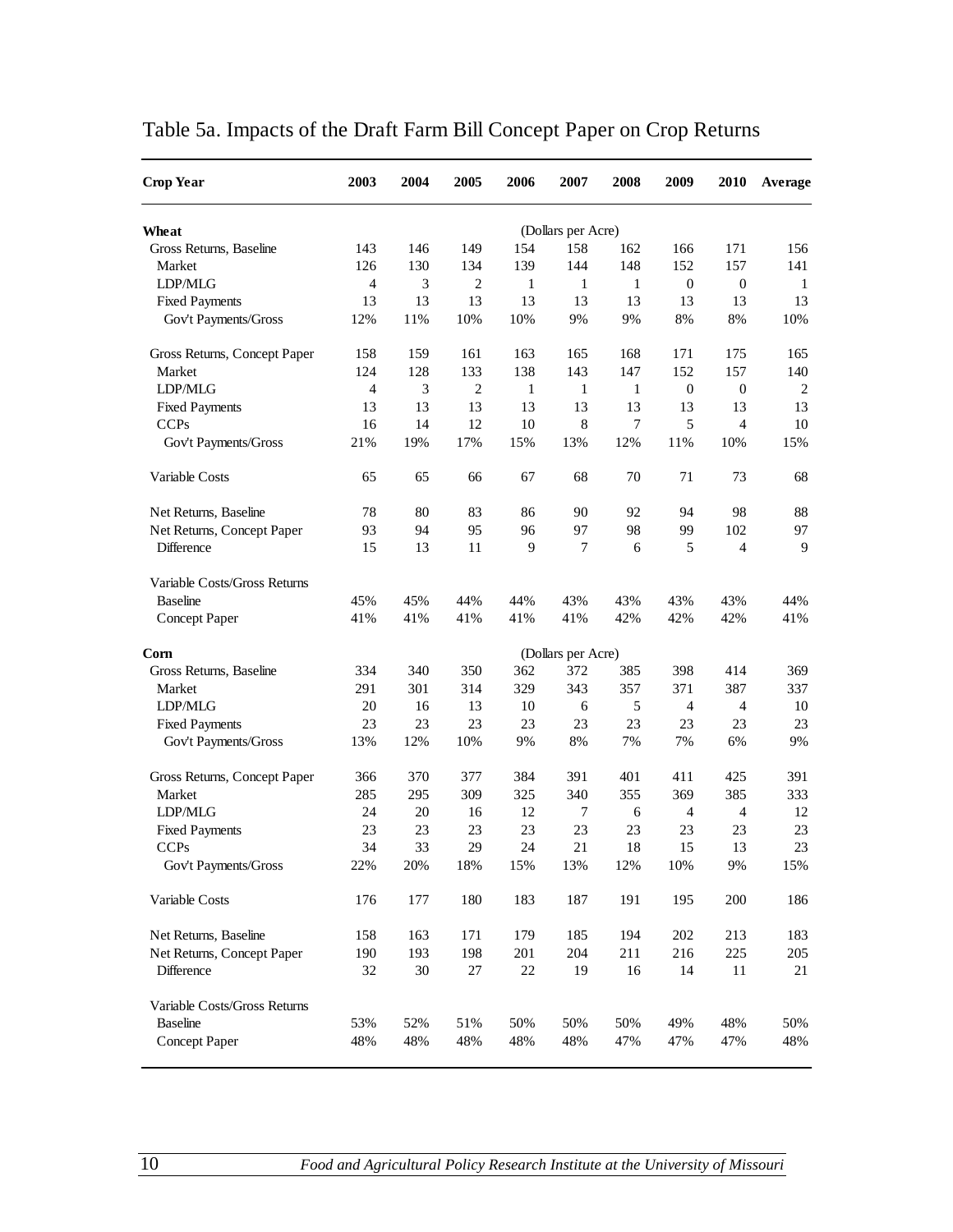| <b>Crop Year</b>             | 2003 | 2004 | 2005 | 2006               | 2007           | 2008           | 2009           | 2010           | Average       |
|------------------------------|------|------|------|--------------------|----------------|----------------|----------------|----------------|---------------|
| Sorghum                      |      |      |      | (Dollars per Acre) |                |                |                |                |               |
| Gross Returns, Baseline      | 152  | 154  | 159  | 163                | 166            | 171            | 176            | 182            | 165           |
| Market                       | 129  | 133  | 139  | 145                | 149            | 154            | 159            | 165            | 147           |
| LDP/MLG                      | 7    | 6    | 5    | 3                  | $\overline{c}$ | $\overline{2}$ | 1              | $\mathbf{1}$   | $\mathfrak 3$ |
| <b>Fixed Payments</b>        | 15   | 15   | 15   | 15                 | 15             | 15             | 15             | 15             | 15            |
| Gov't Payments/Gross         | 15%  | 14%  | 12%  | 11%                | 10%            | 10%            | 9%             | 9%             | 11%           |
| Gross Returns, Concept Paper | 175  | 175  | 177  | 178                | 180            | 183            | 185            | 190            | 180           |
| Market                       | 125  | 129  | 135  | 142                | 147            | 152            | 158            | 164            | 144           |
| LDP/MLG                      | 19   | 16   | 13   | 10                 | 7              | 6              | 4              | $\overline{4}$ | 10            |
| <b>Fixed Payments</b>        | 15   | 15   | 15   | 15                 | 15             | 15             | 15             | 15             | 15            |
| <b>CCPs</b>                  | 16   | 15   | 14   | 12                 | 11             | 9              | 8              | 6              | 11            |
| Gov't Payments/Gross         | 28%  | 27%  | 24%  | 20%                | 18%            | 17%            | 15%            | 13%            | 20%           |
| Variable Costs               | 93   | 94   | 94   | 96                 | 97             | 99             | 101            | 104            | 97            |
| Net Returns, Baseline        | 59   | 60   | 64   | 67                 | 69             | 72             | 74             | 78             | 68            |
| Net Returns, Concept Paper   | 82   | 82   | 83   | 82                 | 82             | 83             | 84             | 86             | 83            |
| Difference                   | 23   | 21   | 18   | 15                 | 14             | 12             | 9              | $\,8\,$        | 15            |
| Variable Costs/Gross Returns |      |      |      |                    |                |                |                |                |               |
| <b>Baseline</b>              | 61%  | 61%  | 59%  | 59%                | 59%            | 58%            | 58%            | 57%            | 59%           |
| Concept Paper                | 53%  | 53%  | 53%  | 54%                | 54%            | 54%            | 55%            | 55%            | 54%           |
| <b>Barley</b>                |      |      |      | (Dollars per Acre) |                |                |                |                |               |
| Gross Returns, Baseline      | 160  | 162  | 164  | 167                | 170            | 174            | 178            | 183            | 170           |
| Market                       | 143  | 146  | 150  | 155                | 159            | 164            | 168            | 174            | 157           |
| LDP/MLG                      | 9    | 9    | 6    | 5                  | 3              | $\mathbf{2}$   | $\mathbf{1}$   | $\mathbf{1}$   | 5             |
| <b>Fixed Payments</b>        | 8    | 8    | 8    | 8                  | 8              | 8              | 8              | 8              | 8             |
| Gov't Payments/Gross         | 10%  | 10%  | 9%   | 7%                 | 6%             | 6%             | 5%             | 5%             | 7%            |
| Gross Returns, Concept Paper | 170  | 172  | 173  | 175                | 177            | 180            | 183            | 188            | 177           |
| Market                       | 140  | 143  | 147  | 152                | 157            | 162            | 168            | 173            | 155           |
| LDP/MLG                      | 11   | 11   | 8    | 6                  | 4              | 3              | $\overline{c}$ | $\overline{c}$ | 6             |
| <b>Fixed Payments</b>        | 8    | 8    | 8    | 8                  | 8              | 8              | 8              | $\,8\,$        | $\,8\,$       |
| <b>CCPs</b>                  | 11   | 10   | 10   | 9                  | 8              | 7              | 6              | 5              | 8             |
| Gov't Payments/Gross         | 18%  | 17%  | 15%  | 13%                | 11%            | 10%            | $8\%$          | $8\%$          | 12%           |
| Variable Costs               | 91   | 92   | 93   | 94                 | 96             | 98             | 100            | 102            | 96            |
| Net Returns, Baseline        | 69   | 71   | 71   | 73                 | 74             | 76             | 78             | 81             | 74            |
| Net Returns, Concept Paper   | 79   | 80   | 80   | 81                 | 81             | 82             | 83             | 85             | 81            |
| Difference                   | 10   | 9    | 9    | $\,8\,$            | 7              | 6              | 5              | $\overline{4}$ | 7             |
| Variable Costs/Gross Returns |      |      |      |                    |                |                |                |                |               |
| <b>Baseline</b>              | 57%  | 56%  | 57%  | 56%                | 56%            | 56%            | 56%            | 56%            | 56%           |
| Concept Paper                | 53%  | 53%  | 54%  | 54%                | 54%            | 54%            | 55%            | 54%            | 54%           |

# Table 5b. Impacts of the Draft Farm Bill Concept Paper on Crop Returns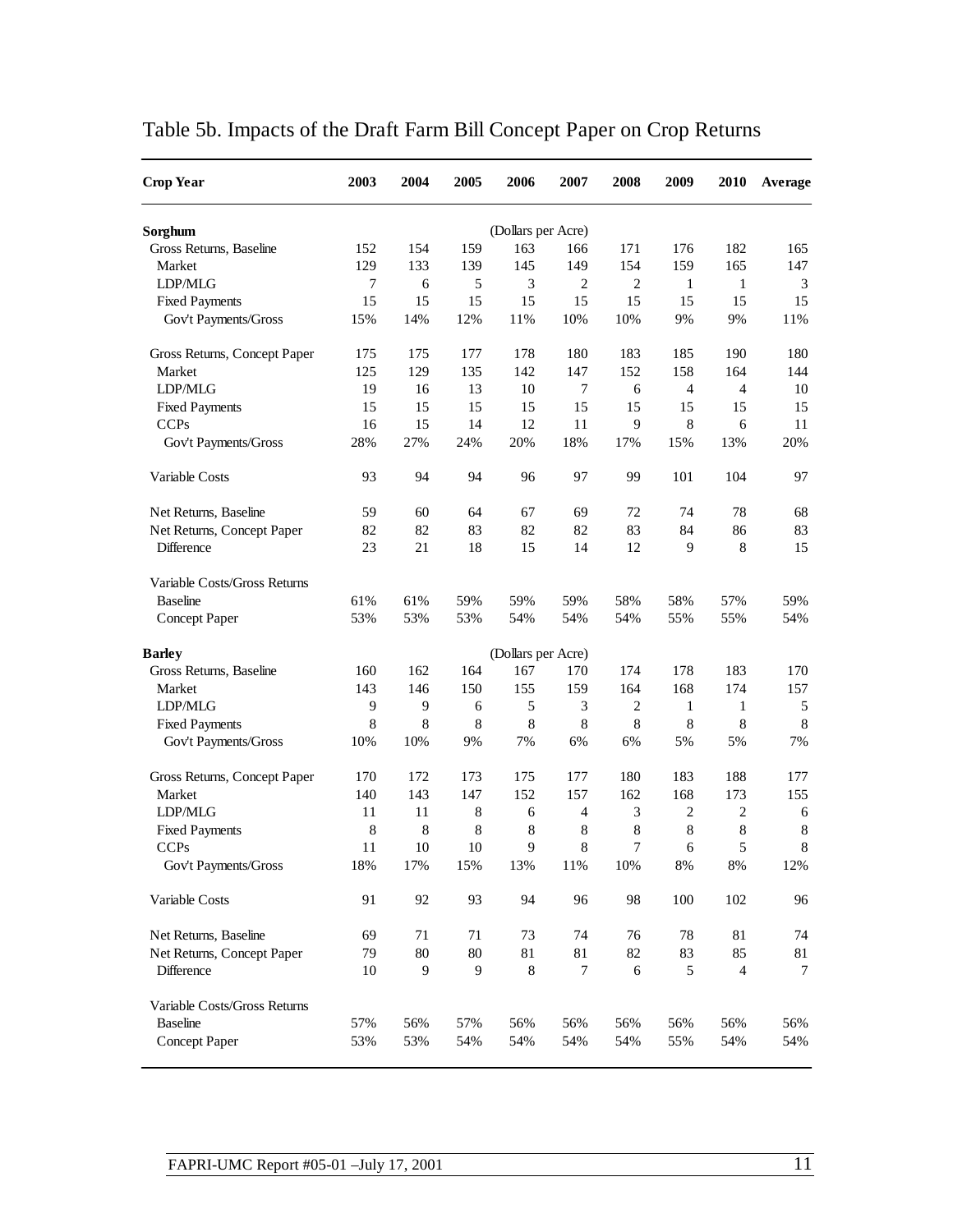| <b>Crop Year</b>             | 2003             | 2004         | 2005         | 2006               | 2007             | 2008           | 2009           | 2010           | Average        |
|------------------------------|------------------|--------------|--------------|--------------------|------------------|----------------|----------------|----------------|----------------|
| Oats                         |                  |              |              | (Dollars per Acre) |                  |                |                |                |                |
| Gross Returns, Baseline      | 84               | 85           | 86           | 89                 | 90               | 92             | 94             | 96             | 89             |
| Market                       | 75               | 76           | 79           | 81                 | 83               | 86             | 88             | 90             | 82             |
| LDP/MLG                      | 9                | 8            | 7            | $\tau$             | 6                | 5              | 5              | $\overline{4}$ | 6              |
| <b>Fixed Payments</b>        | 1                | 1            | $\mathbf{1}$ | $\mathbf{1}$       | $\mathbf{1}$     | $\mathbf{1}$   | $\mathbf{1}$   | $\mathbf{1}$   | $\mathbf{1}$   |
| Gov't Payments/Gross         | 11%              | 11%          | 9%           | 8%                 | 8%               | 7%             | 6%             | 6%             | 8%             |
| Gross Returns, Concept Paper | 92               | 93           | 93           | 94                 | 96               | 97             | 98             | 100            | 95             |
| Market                       | 73               | 74           | 76           | 79                 | 82               | 84             | 87             | 89             | 80             |
| LDP/MLG                      | 10               | 10           | 8            | $\,8\,$            | 7                | 6              | 5              | 5              | 7              |
| <b>Fixed Payments</b>        | 1                | 1            | 1            | 1                  | 1                | 1              | 1              | 1              | $\mathbf{1}$   |
| <b>CCPs</b>                  | 9                | 8            | 8            | $\overline{7}$     | 6                | 5              | 5              | 5              | $\overline{7}$ |
| Gov't Payments/Gross         | 21%              | 20%          | 18%          | 16%                | 15%              | 13%            | 11%            | 10%            | 16%            |
| Variable Costs               | 55               | 55           | 56           | 57                 | 58               | 59             | 60             | 61             | 58             |
| Net Returns, Baseline        | 29               | 30           | 30           | 32                 | 32               | 33             | 34             | 34             | 32             |
| Net Returns, Concept Paper   | 37               | 37           | 37           | 38                 | 38               | 38             | 38             | 38             | 38             |
| <b>Difference</b>            | 8                | 7            | 7            | 6                  | 5                | 5              | $\overline{4}$ | $\overline{4}$ | 6              |
| Variable Costs/Gross Returns |                  |              |              |                    |                  |                |                |                |                |
| <b>Baseline</b>              | 65%              | 65%          | 65%          | 64%                | 64%              | 64%            | 64%            | 64%            | 64%            |
| Concept Paper                | 60%              | 60%          | 60%          | 60%                | 60%              | 61%            | 61%            | 62%            | 61%            |
| Soybeans                     |                  |              |              | (Dollars per Acre) |                  |                |                |                |                |
| Gross Returns, Baseline      | 226              | 230          | 234          | 238                | 243              | 248            | 254            | 259            | 241            |
| Market                       | 192              | 201          | 209          | 216                | 226              | 234            | 241            | 247            | 221            |
| LDP/MLG                      | 34               | 28           | 25           | 22                 | 17               | 14             | 13             | 12             | 21             |
| <b>Fixed Payments</b>        | $\boldsymbol{0}$ | $\mathbf{0}$ | $\mathbf{0}$ | $\mathbf{0}$       | $\boldsymbol{0}$ | $\mathbf{0}$   | $\mathbf{0}$   | $\mathbf{0}$   | $\mathbf{0}$   |
| Gov't Payments/Gross         | 15%              | 12%          | 11%          | 9%                 | 7%               | 6%             | 5%             | 4%             | 9%             |
| Gross Returns, Concept Paper | 233              | 236          | 241          | 244                | 249              | 255            | 261            | 266            | 248            |
| Market                       | 194              | 204          | 211          | 218                | 227              | 235            | 243            | 249            | 222            |
| LDP/MLG                      | 21               | 16           | 14           | 12                 | 8                | 6              | 6              | 6              | 11             |
| <b>Fixed Payments</b>        | 9                | 9            | 9            | 9                  | 9                | 9              | 9              | 9              | 9              |
| <b>CCPs</b>                  | 9                | 8            | 7            | 6                  | 5                | $\overline{4}$ | 4              | 3              | 6              |
| Gov't Payments/Gross         | 17%              | 14%          | 12%          | 11%                | 9%               | 8%             | 7%             | 7%             | 10%            |
| Variable Costs               | 84               | 86           | 87           | 89                 | 91               | 93             | 96             | 98             | 91             |
| Net Returns, Baseline        | 142              | 144          | 147          | 149                | 152              | 155            | 158            | 161            | 151            |
| Net Returns, Concept Paper   | 148              | 151          | 153          | 155                | 158              | 161            | 165            | 168            | 158            |
| Difference                   | 7                | 6            | 7            | 6                  | 7                | $\tau$         | $\tau$         | 7              | 7              |
| Variable Costs/Gross Returns |                  |              |              |                    |                  |                |                |                |                |
| <b>Baseline</b>              | 37%              | 37%          | 37%          | 37%                | 38%              | 38%            | 38%            | 38%            | 38%            |
| Concept Paper                | 36%              | 36%          | 36%          | 36%                | 37%              | 37%            | 37%            | 37%            | 36%            |

# Table 5c. Impacts of the Draft Farm Bill Concept Paper on Crop Returns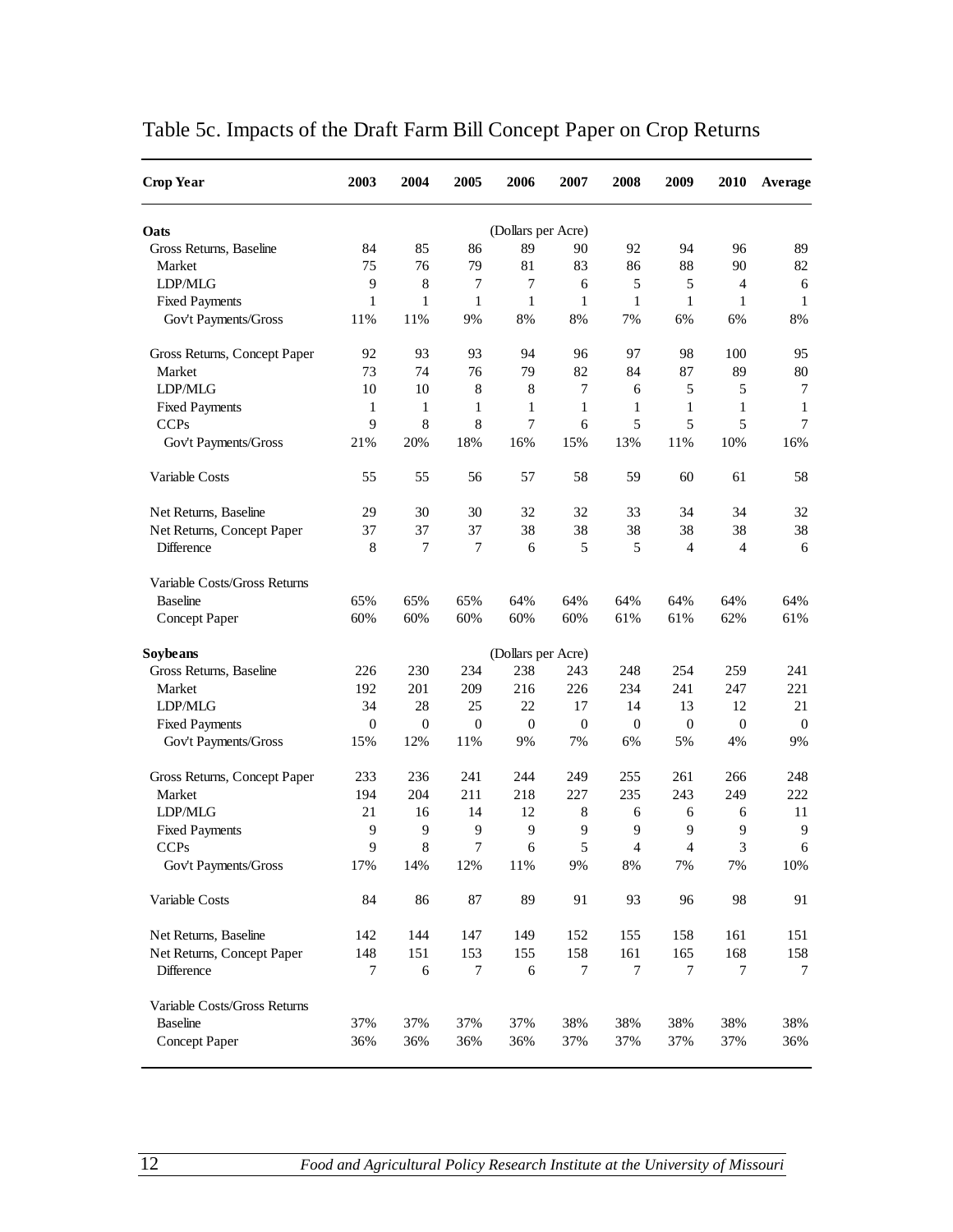| <b>Crop Year</b>             | 2003 | 2004 | 2005 | 2006               | 2007 | 2008 | 2009 | 2010 | Average |
|------------------------------|------|------|------|--------------------|------|------|------|------|---------|
| <b>Cotton</b>                |      |      |      | (Dollars per Acre) |      |      |      |      |         |
| Gross Returns, Baseline      | 406  | 410  | 414  | 418                | 425  | 431  | 437  | 446  | 423     |
| Market                       | 355  | 361  | 367  | 374                | 384  | 390  | 398  | 406  | 380     |
| LDP/MLG                      | 23   | 20   | 18   | 16                 | 13   | 12   | 10   | 11   | 15      |
| <b>Fixed Payments</b>        | 28   | 28   | 28   | 28                 | 28   | 28   | 28   | 28   | 28      |
| Gov't Payments/Gross         | 13%  | 12%  | 11%  | 11%                | 10%  | 9%   | 9%   | 9%   | 10%     |
| Gross Returns, Concept Paper | 462  | 464  | 466  | 467                | 470  | 473  | 476  | 481  | 470     |
| Market                       | 352  | 358  | 364  | 372                | 382  | 389  | 397  | 405  | 377     |
| LDP/MLG                      | 24   | 21   | 20   | 17                 | 14   | 13   | 11   | 11   | 16      |
| <b>Fixed Payments</b>        | 28   | 28   | 28   | 28                 | 28   | 28   | 28   | 28   | 28      |
| <b>CCPs</b>                  | 58   | 56   | 54   | 51                 | 46   | 44   | 40   | 36   | 48      |
| Gov't Payments/Gross         | 24%  | 23%  | 22%  | 20%                | 19%  | 18%  | 17%  | 16%  | 20%     |
| Variable Costs               | 258  | 262  | 265  | 271                | 277  | 283  | 290  | 297  | 275     |
| Net Returns, Baseline        | 148  | 148  | 148  | 147                | 149  | 148  | 147  | 148  | 148     |
| Net Returns, Concept Paper   | 204  | 202  | 200  | 197                | 194  | 191  | 187  | 184  | 195     |
| <b>Difference</b>            | 56   | 54   | 52   | 49                 | 45   | 42   | 39   | 35   | 47      |
| Variable Costs/Gross Returns |      |      |      |                    |      |      |      |      |         |
| <b>Baseline</b>              | 64%  | 64%  | 64%  | 65%                | 65%  | 66%  | 66%  | 67%  | 65%     |
| Concept Paper                | 56%  | 56%  | 57%  | 58%                | 59%  | 60%  | 61%  | 62%  | 59%     |
| Rice                         |      |      |      | (Dollars per Acre) |      |      |      |      |         |
| Gross Returns, Baseline      | 638  | 643  | 649  | 657                | 665  | 672  | 682  | 690  | 662     |
| Market                       | 426  | 433  | 449  | 462                | 482  | 491  | 507  | 524  | 472     |
| LDP/MLG                      | 129  | 126  | 116  | 112                | 99   | 98   | 92   | 83   | 107     |
| <b>Fixed Payments</b>        | 84   | 84   | 84   | 84                 | 84   | 84   | 84   | 84   | 84      |
| Gov't Payments/Gross         | 33%  | 33%  | 31%  | 30%                | 28%  | 27%  | 26%  | 24%  | 29%     |
| Gross Returns, Concept Paper | 698  | 702  | 700  | 704                | 704  | 709  | 714  | 718  | 706     |
| Market                       | 421  | 428  | 444  | 457                | 478  | 487  | 504  | 521  | 468     |
| LDP/MLG                      | 130  | 127  | 117  | 112                | 100  | 99   | 92   | 83   | 108     |
| <b>Fixed Payments</b>        | 84   | 84   | 84   | 84                 | 84   | 84   | 84   | 84   | 84      |
| <b>CCPs</b>                  | 64   | 63   | 55   | 51                 | 42   | 40   | 34   | 30   | 47      |
| Gov't Payments/Gross         | 40%  | 39%  | 36%  | 35%                | 32%  | 31%  | 29%  | 27%  | 34%     |
| Variable Costs               | 396  | 399  | 403  | 409                | 417  | 424  | 433  | 443  | 416     |
| Net Returns, Baseline        | 243  | 244  | 246  | 247                | 248  | 248  | 249  | 247  | 247     |
| Net Returns, Concept Paper   | 302  | 303  | 297  | 294                | 287  | 285  | 280  | 275  | 290     |
| Difference                   | 60   | 59   | 51   | 47                 | 38   | 37   | 32   | 27   | 44      |
| Variable Costs/Gross Returns |      |      |      |                    |      |      |      |      |         |
| <b>Baseline</b>              | 62%  | 62%  | 62%  | 62%                | 63%  | 63%  | 64%  | 64%  | 63%     |
| Concept Paper                | 57%  | 57%  | 58%  | 58%                | 59%  | 60%  | 61%  | 62%  | 59%     |

# Table 5d. Impacts of the Draft Farm Bill Concept Paper on Crop Returns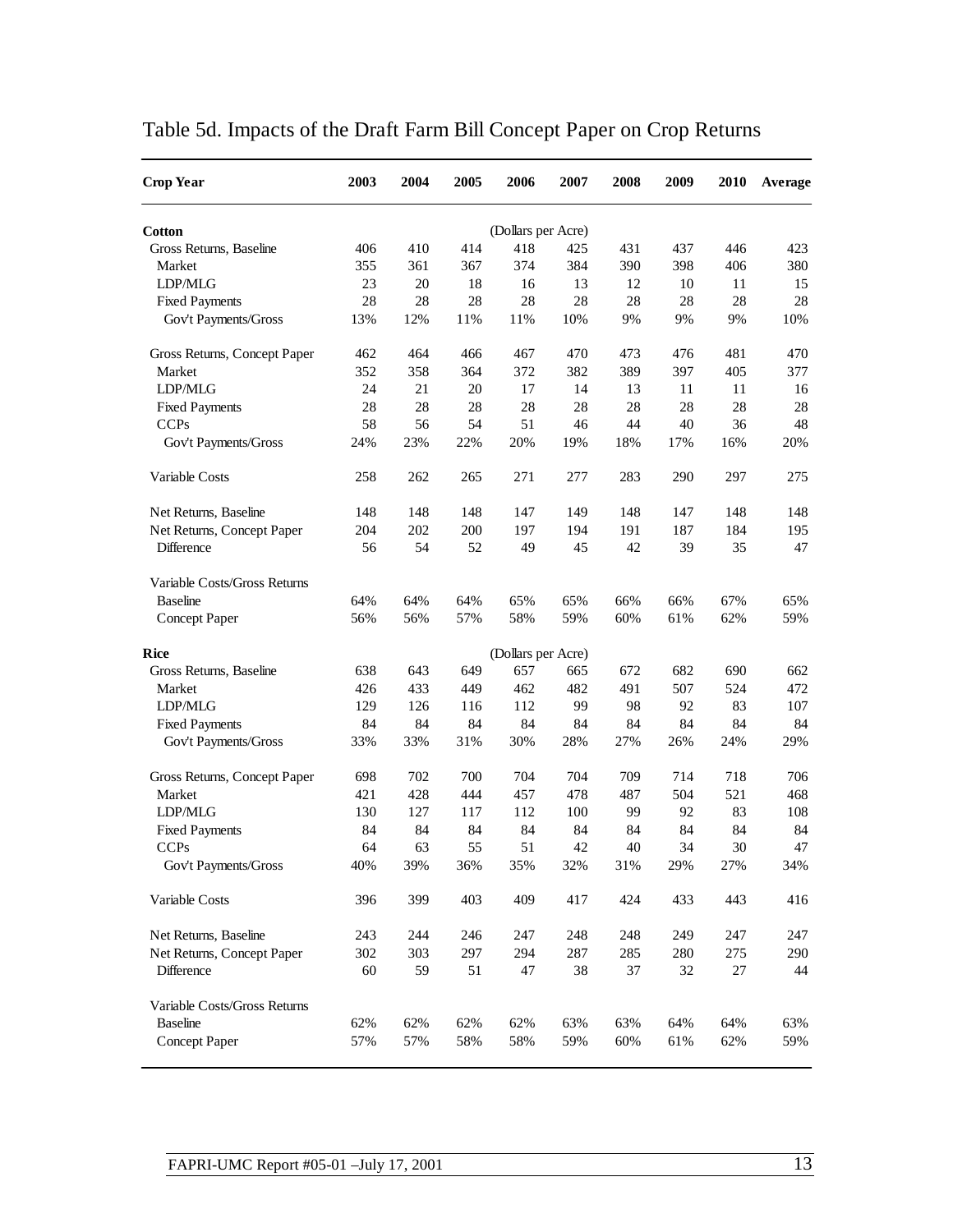| <b>Fiscal Year</b>                         | 2002           | 2003           | 2004           | 2005           | 2006           | 2007              | 2008           | 2009           | 2010         |
|--------------------------------------------|----------------|----------------|----------------|----------------|----------------|-------------------|----------------|----------------|--------------|
| Net CCC Outlays                            |                |                |                |                |                | (Million Dollars) |                |                |              |
| <b>Baseline Policies</b>                   | 13,155         | 13,030         | 12,671         | 11,987         | 11,408         | 10,669            | 9,869          | 9,491          | 9,229        |
| House Concept Paper                        | 13,728         | 19,321         | 18,707         | 17,691         | 16,621         | 15,153            | 13,803         | 13,009         | 12,264       |
| Difference                                 | 573            | 6,291          | 6,036          | 5,704          | 5,213          | 4,485             | 3,934          | 3,518          | 3,035        |
| Wheat                                      |                |                |                |                |                |                   |                |                |              |
| <b>Baseline Policies</b>                   | 1,353          | 1,281          | 1,217          | 1,179          | 1,143          | 1,116             | 1,103          | 1,089          | 1,081        |
| House Concept Paper                        | 1,315          | 2,581          | 2,321          | 2,154          | 1,974          | 1,781             | 1,606          | 1,509          | 1,404        |
| Difference                                 | (38)           | 1,301          | 1,104          | 975            | 831            | 665               | 503            | 420            | 323          |
| Corn                                       |                |                |                |                |                |                   |                |                |              |
| <b>Baseline Policies</b>                   | 3,261          | 3,328          | 3,297          | 3,004          | 2,773          | 2,532             | 2,257          | 2,195          | 2,111        |
| House Concept Paper                        | 3,303          | 6,445          | 6,393          | 5,931          | 5,376          | 4,641             | 4,071          | 3,737          | 3,379        |
| Difference                                 | 42             | 3,117          | 3,096          | 2,927          | 2,603          | 2,109             | 1,814          | 1,542          | 1,268        |
| Sorghum                                    |                |                |                |                |                |                   |                |                |              |
| <b>Baseline Policies</b>                   | 286            | 284            | 275            | 262            | 246            | 229               | 220            | 218            | 213          |
| House Concept Paper                        | 287            | 560            | 537            | 500            | 451            | 395               | 362            | 333            | 302          |
| Difference                                 | $\mathbf{1}$   | 276            | 262            | 238            | 205            | 166               | 142            | 115            | 88           |
| <b>Barley</b>                              |                |                |                |                |                |                   |                |                |              |
| <b>Baseline Policies</b>                   | 153            | 165            | 170            | 160            | 143            | 128               | 118            | 109            | 103          |
| House Concept Paper<br>Difference          | 146<br>(8)     | 279<br>113     | 278<br>108     | 257<br>97      | 237<br>94      | 208<br>80         | 187<br>69      | 167<br>57      | 150<br>47    |
|                                            |                |                |                |                |                |                   |                |                |              |
| Oats<br><b>Baseline Policies</b>           |                | 27             |                | 22             |                |                   |                |                |              |
| House Concept Paper                        | 39<br>39       | 68             | 24<br>65       | 60             | 20<br>57       | 19<br>50          | 18<br>46       | 16<br>41       | 15<br>37     |
| Difference                                 | (0)            | 41             | 41             | 39             | 37             | 31                | 28             | 24             | 22           |
|                                            |                |                |                |                |                |                   |                |                |              |
| Soybeans<br><b>Baseline Policies</b>       |                |                |                |                |                |                   |                |                |              |
|                                            | 3,092<br>3,568 | 2,942<br>2,946 | 2,590<br>2,612 | 2,164<br>2,212 | 1,927<br>2,027 | 1,665<br>1,780    | 1,323<br>1,472 | 1,076<br>1,267 | 980<br>1,194 |
| House Concept Paper<br>Difference          | 476            | $\overline{4}$ | 22             | 48             | 100            | 115               | 150            | 191            | 215          |
|                                            |                |                |                |                |                |                   |                |                |              |
| Minor Oilseeds<br><b>Baseline Policies</b> | 246            | 234            | 202            | 160            | 130            | 101               | 69             | 54             | 55           |
| House Concept Paper                        | 259            | 209            | 179            | 138            | 112            | 85                | 56             | 44             | 47           |
| Difference                                 | 13             | (25)           | (23)           | (22)           | (18)           | (16)              | (13)           | (10)           | (8)          |
| <b>Upland Cotton</b>                       |                |                |                |                |                |                   |                |                |              |
| <b>Baseline Policies</b>                   | 1,001          | 981            | 972            | 909            | 857            | 816               | 784            | 768            | 736          |
| House Concept Paper                        | 1,071          | 2,115          | 2,089          | 1,986          | 1,891          | 1,795             | 1,681          | 1,614          | 1,517        |
| Difference                                 | 69             | 1,134          | 1,117          | 1,078          | 1,034          | 979               | 896            | 846            | 781          |
| Rice                                       |                |                |                |                |                |                   |                |                |              |
| <b>Baseline Policies</b>                   | 880            | 838            | 772            | 759            | 724            | 700               | 656            | 648            | 618          |
| House Concept Paper                        | 897            | 1,173          | 1,059          | 1,039          | 969            | 928               | 846            | 828            | 775          |
| Difference                                 | 17             | 335            | 287            | 280            | 245            | 228               | 190            | 180            | 157          |
|                                            |                |                |                |                |                |                   |                |                |              |

## Table 6. Impacts of the Draft Farm Bill Concept Paper on Net CCC Outlays\*

\* Net CCC Outlays for FY2011 are \$8.98 billion under the baseline and \$11.61 billion under the scenario.